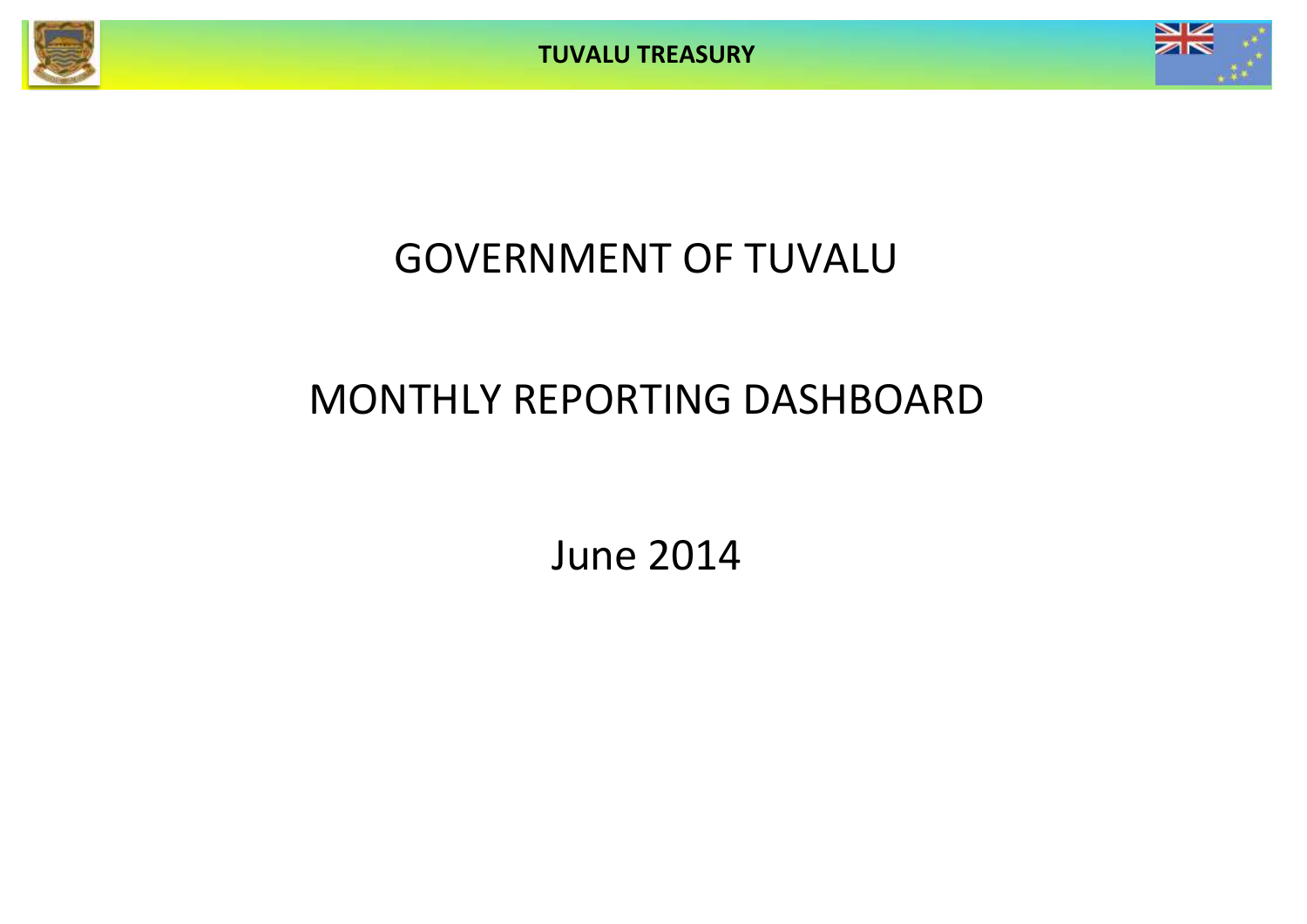

## **Government of Tuvalu Expenditure Analysis**

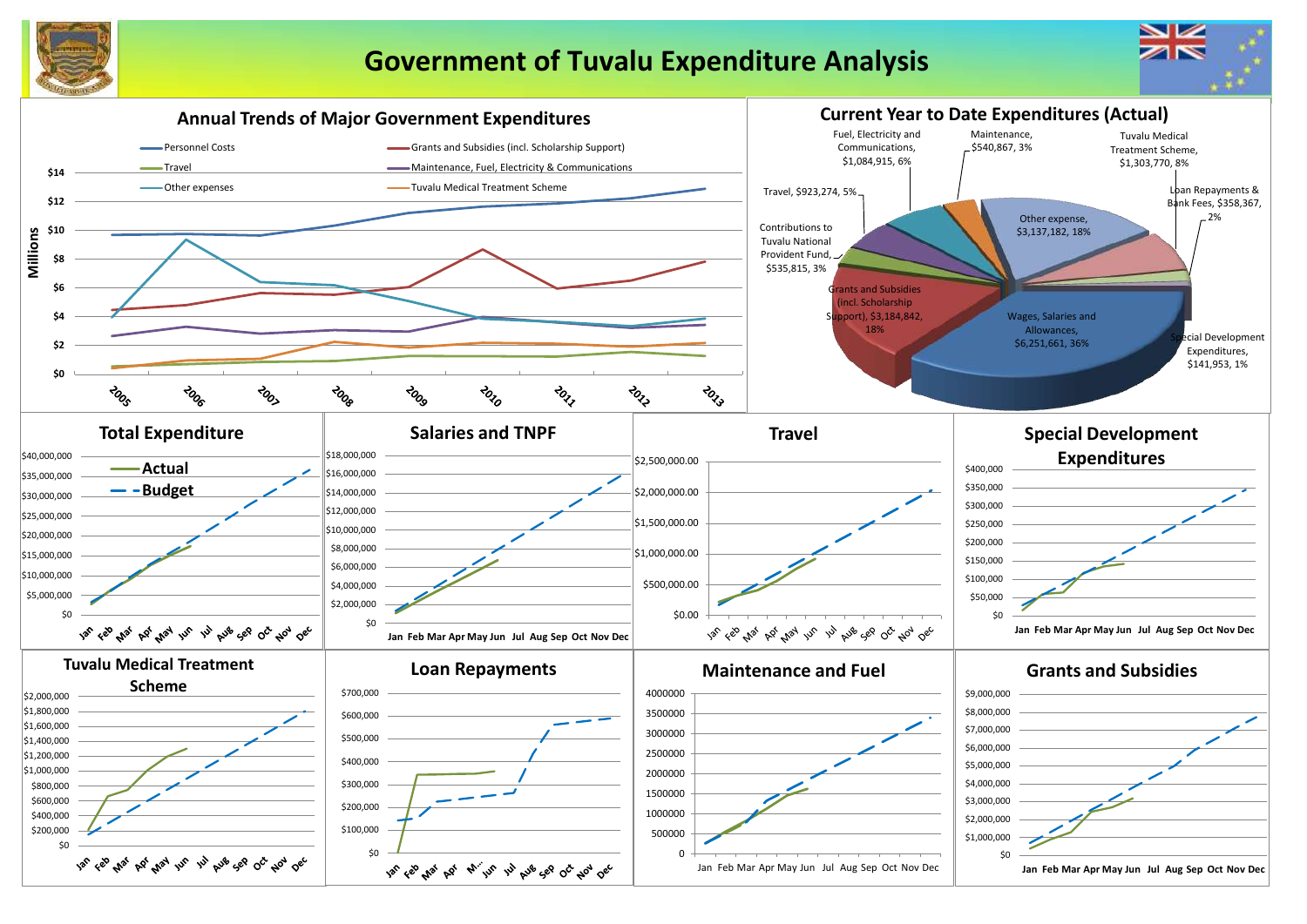

## **Government of Tuvalu Revenue Analysis**



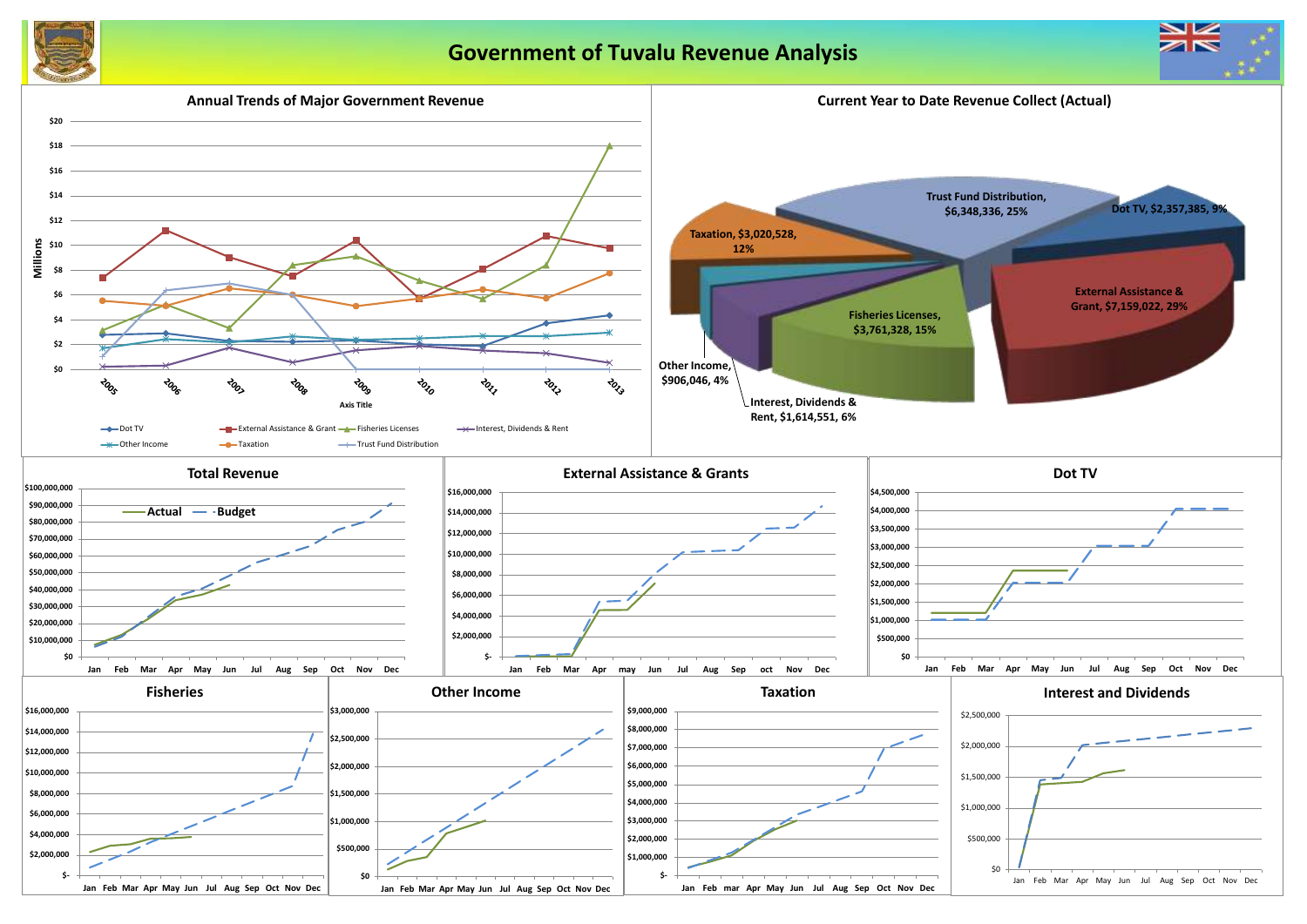

### **Tuvalu Government Funds and Debts**



#### **TUVALU TRUST FUND (TTF)**

The market value of Government of Tuvalu contribution balance of the TTF is disclosed on the Statement of Assets and Liabilities. The market value of contribution balances from other parties to the TTF are classified as a contingent asset of the Government. Given the nature of the TTF and the fact that Tuvalu is the sole beneficiary of the TTF, it is anticipated that in the event of any 'wind up' of the TTF, the market value of all TTF balances would be available to the Government of Tuvalu.

#### **TUVALU CONSOLIDATED FUND (CIF)**

The Tuvalu Consolidated Fund is the account B of the Tuvalu Trust Fund. Distributions from the Tuvalu Trust Fund are transferred to this fund. The CIF is classified as a current cash asset of the Government and use to provide increased returns on Government Cash holdings.

#### **TUVALU GENERAL CURRENT ACCOUNT**

The General Current Account is the main operational bank account of the Government and is a current cash asset of Government.

#### **TUVALU GOVERNMENT DEBTS AND GUARANTEES**

The Tuvalu Government has continously repaid its external debts over the past five years according to the terms. Government Guarantees have increased due to the recent inclusion of the National Bank of Tuvalu Deposit Gaurantee which was not reflected in past years.







#### **CIF and Recurrent Account Trend in 2013 and 2014**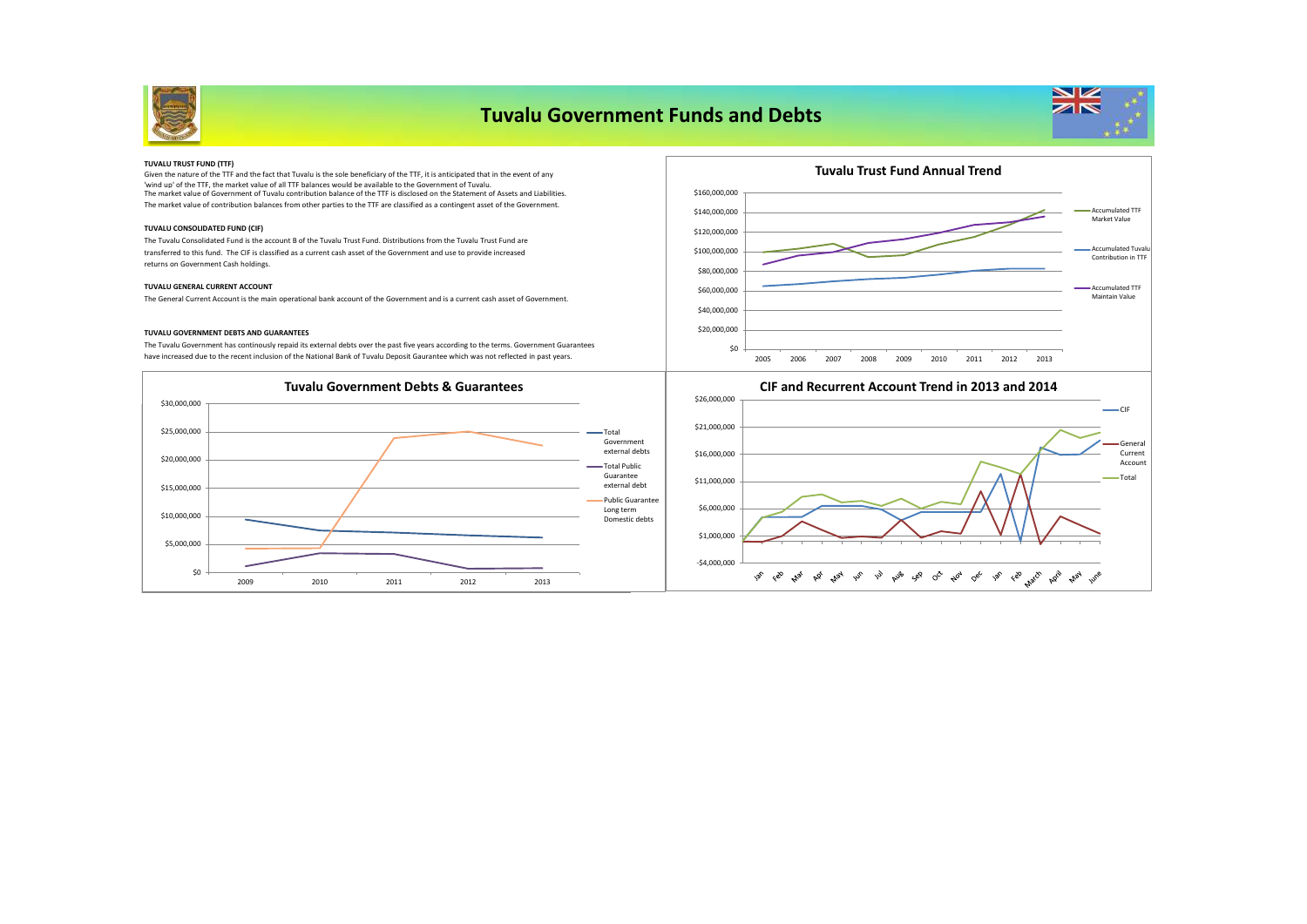### **MONTHLY STATEMENT OF RECEIPTS AND PAYMENTS BY DEPARTMENT For the Period Ended 30/06/2014 Budget Approved on Cash Basis**

|              |                                                       | <b>Year to Date</b> | <b>Year to Date</b> | <b>Year to Date</b> |             | <b>Variance YTD</b> |  |  |
|--------------|-------------------------------------------------------|---------------------|---------------------|---------------------|-------------|---------------------|--|--|
|              | <b>MINISTRY</b>                                       | Actual              | <b>Budget</b>       | Variance            | 2014 Budget | <b>Actual and</b>   |  |  |
|              | <b>RECEIPTS</b>                                       |                     |                     |                     |             | 2014 Budget         |  |  |
| B            | Office of the Prime Minister                          | 109,421             | 166,850             | (57, 429)           | 333,700     | (224, 279)          |  |  |
| C            | <b>Legal Services</b>                                 | 30,930              | 37,025              | (6,095)             | 74,050      | (43, 120)           |  |  |
| Ε            | Office of the Auditor General                         | 1,688               | 17,500              | (15, 812)           | 35,000      | (33, 312)           |  |  |
| F            | Finance and Economic Development                      | 11,792,977          | 11,553,026          | 239,951             | 22,177,161  | (10, 384, 184)      |  |  |
| G            | <b>Public Utilities</b>                               | 49,754              | 549,900             | (500, 146)          | 1,099,800   | (1,050,046)         |  |  |
| н            | Health                                                | 3,797               | 12,000              | (8, 203)            | 24,000      | (20, 203)           |  |  |
| Τ.           | <b>Natural Resources</b>                              | 3,827,345           | 6,320,997           | (2,493,652)         | 15,458,132  | (11,630,788)        |  |  |
| J            | <b>Home Affairs</b>                                   | 11,368              | 8,150               | 3,218               | 16,300      | (4,932)             |  |  |
| К            | <b>Police and Prison Services</b>                     | 16,440              | 29,450              | (13,010)            | 58,900      | (42, 460)           |  |  |
| L            | <b>Transport and Communications</b>                   | 2,896,363           | 3,003,425           | (107, 062)          | 6,006,850   | (3, 110, 487)       |  |  |
| M            | Education, Youth and Sports                           | 31,453              | 40,000              | (8, 547)            | 80,000      | (48, 547)           |  |  |
| N            | Judiciary                                             | 6,485               | 2,885               | 3,600               | 5,770       | 715                 |  |  |
| O            | Foreign Affairs, Trade, Tourism, Environment & Labour | 40,840              | 47,624              | (6, 784)            | 95,248      | (54, 408)           |  |  |
|              | <b>Total Ministry Receipts</b>                        | 18,818,860          | 21,788,832          | (2,969,972)         | 45,464,911  | 26,646,051          |  |  |
|              |                                                       |                     |                     |                     |             |                     |  |  |
|              | <b>TTF Distribution to CIF</b>                        | 6,348,336           | 6,500,000           | (151, 664)          | 6,500,000   | (151, 664)          |  |  |
|              |                                                       | 25,167,196          | 28,288,832          | (3, 121, 636)       | 51,964,911  | 26,494,387          |  |  |
|              |                                                       |                     |                     |                     |             |                     |  |  |
|              | <b>PAYMENTS</b>                                       |                     |                     |                     |             |                     |  |  |
| A            | Office of the Governer General                        | 37,848              | 73,327              | 35,479              | 146,654     | 108,806             |  |  |
| B            | Office of the Prime Minister                          | 1,412,704           | 1,573,617           | 160,912             | 3,147,234   | 1,734,529           |  |  |
| C            | Legal Services                                        | 93,907              | 181,943             | 88,036              | 363,885     | 269,978             |  |  |
| D            | Parliament                                            | 239,309             | 227,069             | (12, 240)           | 454,138     | 214,829             |  |  |
| E            | Office of the Auditor General                         | 69,912              | 172,352             | 102,439             | 344,703     | 274,791             |  |  |
| F            | Finance and Economic Development                      | 1,676,238           | 1,751,437           | 75,198              | 3,467,878   | 1,791,640           |  |  |
| G            | <b>Public Utilities</b>                               | 944,065             | 1,587,803           | 643,738             | 3,175,605   | 2,231,541           |  |  |
| н            | Health                                                | 3,059,264           | 2,745,293           | (313, 971)          | 5,470,586   | 2,411,322           |  |  |
| $\mathbf{I}$ | <b>Natural Resources</b>                              | 1,480,310           | 1,636,555           | 156,246             | 2,583,111   | 1,102,801           |  |  |
| J            | <b>Home Affairs</b>                                   | 1,440,301           | 1,990,662           | 550,361             | 3,990,556   | 2,550,254           |  |  |
| К            | Police and Prison Services                            | 508,914             | 809,338             | 300,423             | 1,618,675   | 1,109,761           |  |  |
| L            | <b>Transport and Communications</b>                   | 2,256,142           | 2,238,023           | (18, 119)           | 4,186,295   | 1,930,154           |  |  |
| M            | Education, Youth and Sports                           | 3,062,477           | 3,625,298           | 562,821             | 7,544,018   | 4,481,541           |  |  |
| N            | Judiciary                                             | 89,963              | 81,108              | (8, 855)            | 162,215     | 72,252              |  |  |
| O            | Foreign Affairs, Trade, Tourism, Environment & Labour | 1,091,292           | 1,274,017           | 182,725             | 2,538,034   | 1,446,742           |  |  |
|              | <b>Total payments</b>                                 | 17,462,646          | 19,967,840          | 2,505,194           | 39,193,588  | 21,730,942          |  |  |
|              |                                                       |                     |                     |                     |             |                     |  |  |
|              | NET SURPLUS / (DEFECIT)                               | 7,704,550           | 8,320,993           | (616, 442)          | 12,771,324  | 48,225,329          |  |  |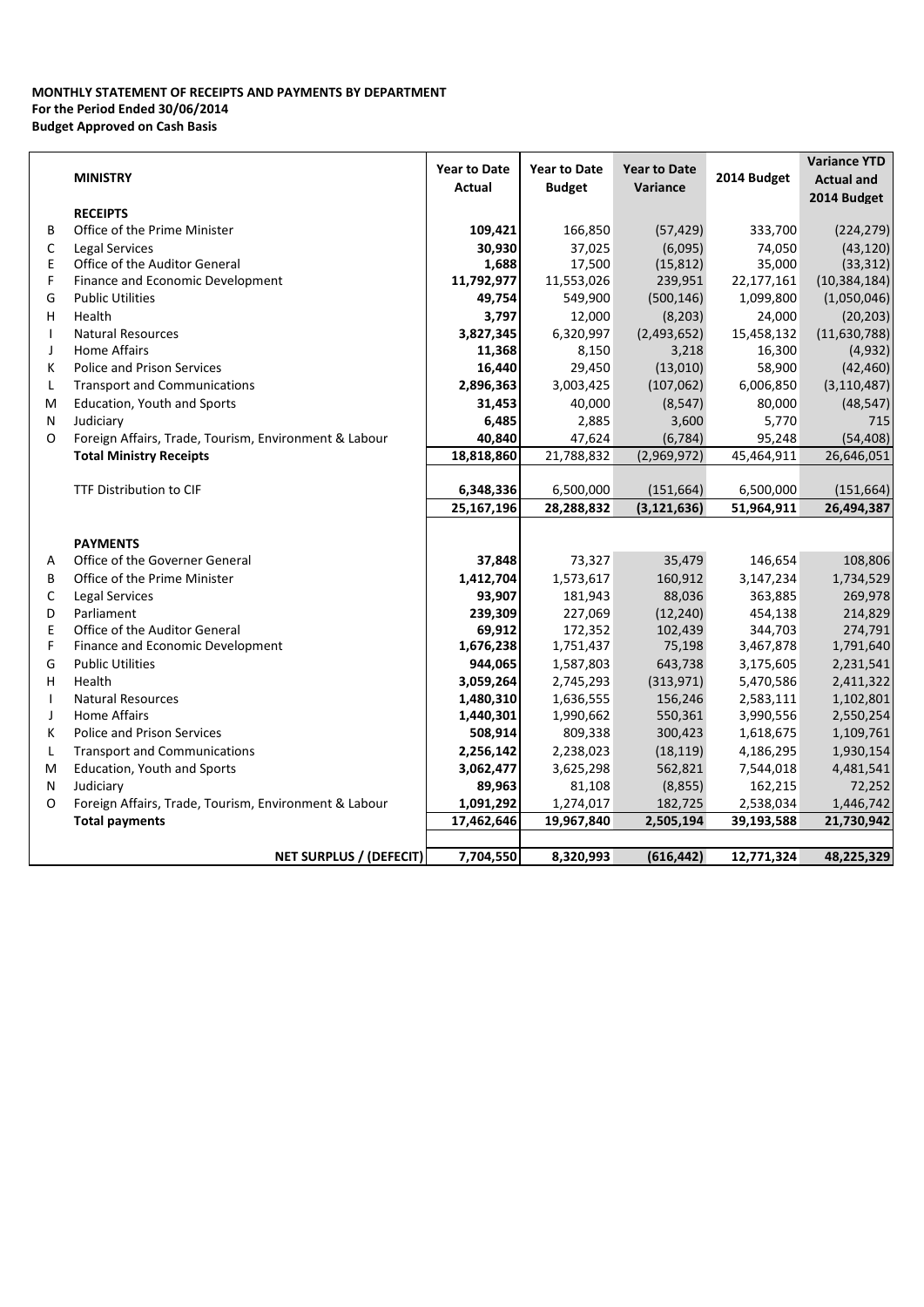#### **MONTHLY STATEMENT OF RECEIPTS AND PAYENTS BY NATURE OF EXPENSE**

**FOR THE PERIOD ENDED 30/06/2014**

|                                                 | <b>Year to Date</b> |            | <b>Year to Date</b> |            | <b>Year to Date</b> |               | 2014          |            |  |  |
|-------------------------------------------------|---------------------|------------|---------------------|------------|---------------------|---------------|---------------|------------|--|--|
|                                                 | Actual              |            | <b>Budget</b>       |            | Variance            |               | <b>Budget</b> |            |  |  |
| <b>RECEIPTS</b>                                 |                     |            |                     |            |                     |               |               |            |  |  |
| <b>Taxation</b>                                 |                     |            |                     |            |                     |               |               |            |  |  |
| Income Tax                                      | 1,280,764           |            | 900,000             |            | 380,764             |               | 1,800,000     |            |  |  |
|                                                 |                     |            |                     |            |                     |               |               |            |  |  |
| Company Tax                                     | 226,311             |            | 800,001             |            | (573, 690)          |               | 2,700,001     |            |  |  |
| <b>Tuvalu Consumption Tax</b>                   | 594,609             |            | 590,000             |            | 4,609               |               | 1,180,000     |            |  |  |
| Import Duty                                     | 587,867             |            | 665,000             |            | (77, 133)           |               | 1,330,000     |            |  |  |
| Import Levy & Excise                            | 258,752             |            | 300,000             |            | (41, 248)           |               | 600,000       |            |  |  |
| <b>Other Taxes</b>                              | 52,225              |            | 88,050              |            | (35, 825)           |               | 176,100       |            |  |  |
|                                                 |                     | 3,000,528  |                     | 3,343,051  |                     | (342, 523)    |               | 7,786,101  |  |  |
| <b>Interest, Dividends and Rent</b>             |                     |            |                     |            |                     |               |               |            |  |  |
|                                                 |                     |            |                     |            |                     |               |               |            |  |  |
| <b>Interest and Dividends</b>                   | 1,492,553           |            | 1,943,862           |            | (451, 309)          |               | 2,003,862     |            |  |  |
| Lease, rent and hire                            | 121,998             |            | 144,474             |            | (22, 476)           |               | 288,948       |            |  |  |
|                                                 |                     | 1,614,551  |                     | 2,088,336  |                     | (473, 785)    |               | 2,292,810  |  |  |
| <b>Other Government Charges</b>                 |                     |            |                     |            |                     |               |               |            |  |  |
| <b>Fisheries Licenses</b>                       | 3,781,328           |            | 4,824,310           |            | (1,042,982)         |               | 13,848,620    |            |  |  |
| <b>Vessel Registrations</b>                     | 208,101             |            | 425,000             |            | (216, 899)          |               | 850,000       |            |  |  |
|                                                 |                     |            |                     |            |                     |               |               |            |  |  |
| Marine Services (Nivaga II & Manu Folau)        | 258,240             |            | 240,000             |            | 18,240              |               | 480,000       |            |  |  |
| Stevedoring and Wharfage                        | 71,880              |            | 151,550             |            | (79, 670)           |               | 303,100       |            |  |  |
| .TV                                             | 2,357,385           |            | 2,025,000           |            | 332,385             |               | 4,050,000     |            |  |  |
| Provision of Goods and Services                 | 108,042             |            | 349,905             |            | (241, 864)          |               | 699,810       |            |  |  |
| <b>Other Charges</b>                            | 259,783             |            | 241,926             |            | 17,857              |               | 483,851       |            |  |  |
|                                                 |                     | 7,044,759  |                     |            |                     |               |               |            |  |  |
|                                                 |                     |            |                     | 8,257,691  |                     | (1,212,932)   |               | 20,715,381 |  |  |
| <b>External Assistance and Grants</b>           |                     |            |                     |            |                     |               |               |            |  |  |
| <b>ROC</b>                                      | 2,500,000           |            | 1,995,955           |            | 504,045             |               | 7,983,819     |            |  |  |
| AusAID (CIF)                                    | 2,000,000           |            | 2,000,000           |            | 0                   |               | 2,000,000     |            |  |  |
| New Zealand (CIF)                               | 543,755             |            | 520,800             |            | 22,955              |               | 520,800       |            |  |  |
| World Bank, IMF, ADB                            | 2,003,253           |            | 3,005,000           |            | (1,001,747)         |               | 3,010,000     |            |  |  |
| <b>PDF</b>                                      | 0                   |            |                     |            |                     |               | 156,000       |            |  |  |
|                                                 |                     |            | 78,000              |            | (78,000)            |               |               |            |  |  |
| <b>Other Donors</b>                             | 112,014             |            | 500,000             |            | (387, 986)          |               | 1,000,000     |            |  |  |
|                                                 |                     | 7,159,022  |                     | 8,099,755  |                     | (940, 733)    |               | 14,670,619 |  |  |
| TTF Distribution to CIF                         | 6,348,336           | 6,348,336  | 6,500,000           | 6,500,000  | (151, 664)          | (151, 664)    | 6,500,000     | 6,500,000  |  |  |
|                                                 |                     |            |                     |            |                     |               |               |            |  |  |
| <b>Total Receipts</b>                           |                     | 25,167,196 |                     | 28,288,832 |                     | (3, 121, 636) |               | 51,964,911 |  |  |
| <b>PAYMENTS</b>                                 |                     |            |                     |            |                     |               |               |            |  |  |
|                                                 |                     |            |                     |            |                     |               |               |            |  |  |
| <b>Operations</b>                               |                     |            |                     |            |                     |               |               |            |  |  |
| Wages, Salaries, and Employee Benefits          | 6,251,661           |            | 7,282,003           |            | 1,030,342           |               | 14,564,006    |            |  |  |
| Contributions to Tuvalu National Provident Fund | 535,815             |            | 646,216             |            | 110,402             |               | 1,292,433     |            |  |  |
| Travel                                          | 923,274             |            | 1,021,930           |            | 98,656              |               | 2,043,865     |            |  |  |
| Telephone and Internet                          | 53,803              |            | 74,580              |            | 20,777              |               | 149,159       |            |  |  |
|                                                 |                     |            |                     |            |                     |               |               |            |  |  |
| Maintenance                                     | 540,867             |            | 794,559             |            | 253,692             |               | 1,299,368     |            |  |  |
| <b>Advertising and Provisions</b>               | 403,639             |            | 441,875             |            | 38,236              |               | 883,750       |            |  |  |
| Fuel and Oil                                    | 738,708             |            | 1,033,771           |            | 295,063             |               | 2,067,542     |            |  |  |
| Supplies and Equipment                          | 857,241             |            | 854,671             |            | (2,570)             |               | 1,709,341     |            |  |  |
| Electricity                                     | 292,404             |            | 450,541             |            | 158,137             |               | 901,082       |            |  |  |
| Senior Citizen Scheme / Pension                 | 155,525             |            | 155,226             |            | (299)               |               | 310,452       |            |  |  |
|                                                 |                     |            |                     |            |                     |               |               |            |  |  |
| TMTS (Tuvalu Medical Treatment Scheme)          | 1,303,770           |            | 902,250             |            | (401, 520)          |               | 1,804,500     |            |  |  |
| Land & Property Rent                            | 765,702             |            | 852,176             |            | 86,475              |               | 1,014,353     |            |  |  |
|                                                 |                     | 12,822,410 |                     | 14,509,799 |                     | 1,687,389     |               | 28,039,852 |  |  |
| <b>Grants and Subsidies</b>                     |                     |            |                     |            |                     |               |               |            |  |  |
| <b>Grants and Subsidies</b>                     | 1,183,764           |            | 1,415,362           |            | 231,598             |               | 2,745,724     |            |  |  |
| Outer Island Projects (SDE)                     | 394,332             |            | 800,000             |            | 405,668             |               | 1,600,000     |            |  |  |
| Other SDEs                                      |                     |            |                     |            |                     |               |               |            |  |  |
|                                                 | 955,075             |            | 1,100,623           |            | 145,548             |               | 2,201,246     |            |  |  |
| Scholarships and Support                        | 1,002,966           |            | 1,294,889           |            | 291,922             |               | 2,589,777     |            |  |  |
| Contribution to Japan Grant Counterpart Fund    | 318,378             |            | 159,189             |            | (159, 189)          |               | 318,378       |            |  |  |
| <b>Overseas Contributions</b>                   | 286,905             |            | 191,301             |            | (95, 604)           |               | 623,551       |            |  |  |
|                                                 |                     | 4,141,419  |                     | 4,961,364  |                     | 819,944       |               | 10,078,676 |  |  |
| <b>Loans and Interest</b>                       |                     |            |                     |            |                     |               |               |            |  |  |
| Interest and Bank Charges                       | 6,744               |            | 50,000              |            | 43,256              |               | 100,000       |            |  |  |
|                                                 |                     |            |                     |            |                     |               |               |            |  |  |
| Loan Repayment                                  | 350,120             |            | 200,948             |            | (149, 172)          |               | 483,602       |            |  |  |
|                                                 |                     | 356,864    |                     | 250,948    |                     | (105, 916)    |               | 583,602    |  |  |
| <b>Capital Expenditures</b>                     |                     |            |                     |            |                     |               |               |            |  |  |
| Purchase/construction of assets                 | 141,953             |            | 245,729             |            | 103,776             |               | 491,458       |            |  |  |
|                                                 |                     | 141,953    |                     | 245,729    |                     | 103,776       |               | 491,458    |  |  |
|                                                 |                     |            |                     |            |                     |               |               |            |  |  |
| <b>Total Payments</b>                           |                     | 17,462,646 |                     | 19,967,840 |                     | 2,505,194     |               | 39,193,588 |  |  |
| <b>NET SURPLUS / (DEFECIT)</b>                  |                     | 7,704,550  |                     | 48,256,672 |                     | (5,626,830)   |               | 12,771,324 |  |  |